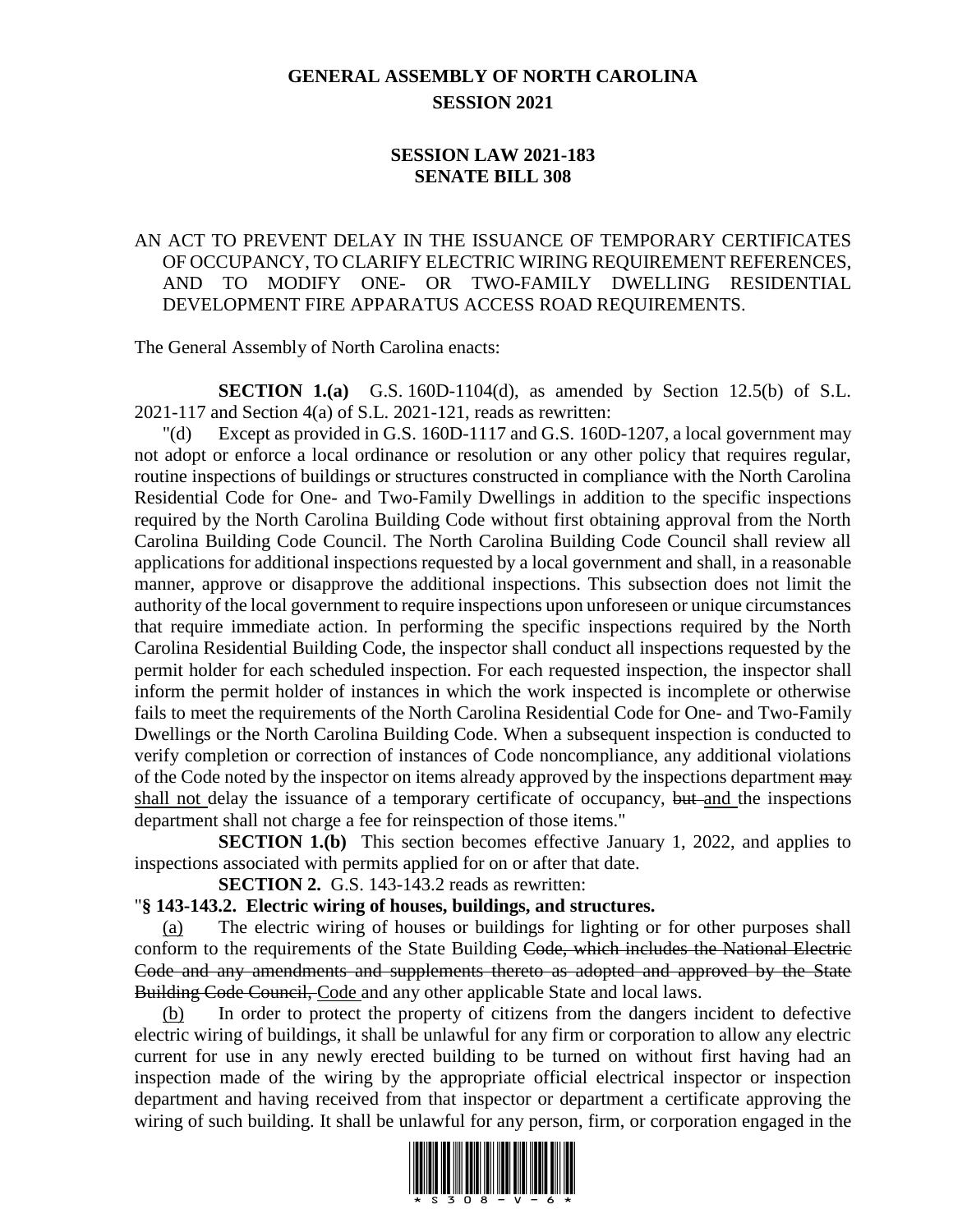business of selling electricity to furnish initially any electric current for use in any building, unless said building shall have first been inspected by the appropriate official electrical inspector or inspection department and a certificate given as above provided. required by this subsection.

(c) In the event that there is no legally appointed inspector or inspection department with jurisdiction over the property involved, the two preceding sentences subsections (a) and (b) of this section shall have no force or effect.

(d) As used in this section, "building" includes any structure."

**SECTION 3.(a)** Definitions. – As used in this section, "Council" means the North Carolina Building Code Council and "Code" means the current North Carolina Building Code collection, and amendments to the Code, as adopted by the Council.

**SECTION 3.(b)** Code Amendment. – Until the effective date of the Code amendment that the Council is required to adopt pursuant to this section, the Council, Code enforcement official, or fire code official enforcing the Code shall follow the provisions of subsection (c) of this section as it relates to Sections D107.1 and D107.2 of the 2018 North Carolina Fire Code and other provisions that relate to the fire apparatus access roads for one- or two-family dwelling residential developments.

**SECTION 3.(c)** Implementation. – Notwithstanding any provision of the Code or law to the contrary, in a one- or two-family dwelling residential development where two fire apparatus access roads are required, the Council, Code enforcement official, or fire code official shall not require that fire apparatus access roads are placed a distance apart equal to not less than one-half of the length of the maximum overall diagonal dimension of the property or area to be served, measured in a straight line between accesses, where conformance is technically infeasible, as determined by the property owner or developer. Reasons that conformance is technically infeasible may include road connectivity limitations, real property dimensions or limitations, real property acquisition constraints, or environmental constraints. For developments where compliance is technically infeasible, the Council, Code enforcement official, or fire code official shall either not require two fire apparatus access roads or allow for alterations that provide for fire apparatus access road remoteness to the maximum extent technically feasible.

**SECTION 3.(d)** Additional Rulemaking Authority. – The Council shall adopt a rule to amend Sections D107.1 and D107.2 of the 2018 North Carolina Fire Code consistent with subsection (c) of this section. Notwithstanding G.S. 143-136(c), the Residential Code Committee within the Council shall consider the amendment required by this section. Notwithstanding G.S. 150B-19(4), the rule adopted by the Council pursuant to this subsection shall be substantively identical to the provisions of subsection (c) of this section. Rules adopted pursuant to this section are not subject to Part 3 of Article 2A of Chapter 150B of the General Statutes. Rules adopted pursuant to this section shall become effective as provided in G.S. 150B-21.3(b1), as though 10 or more written objections had been received as provided in G.S. 150B-21.3(b2).

**SECTION 3.(e)** Sunset. – This section expires on the date that rules adopted pursuant to subsection (d) of this section become effective.